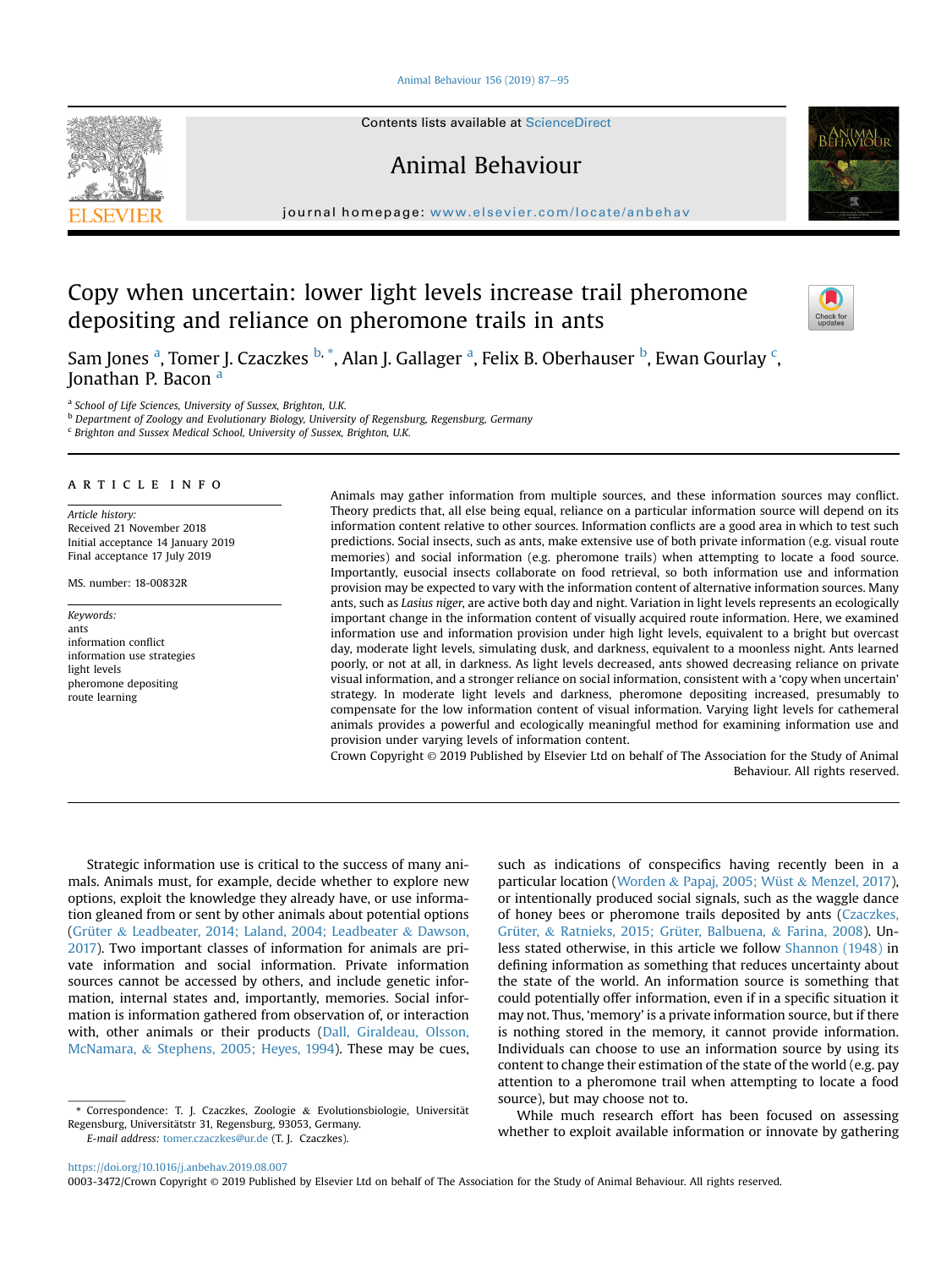(often costly) new information ([Danchin, Giraldeau, Valone,](#page-7-0) & [Wagner, 2004; Laland, 2004](#page-7-0)), once information is gathered animals must decide how to use multiple information sources. Matters are complicated when conflicts arise between information sources. When this occurs, one option is to produce and follow a weighted intermediate value ([von Thienen, Metzler,](#page-8-0) & [Witte, 2016; Wehner,](#page-8-0) [Hoinville, Cruse,](#page-8-0) & [Cheng, 2016; Wystrach, Mangan,](#page-8-0) & [Webb,](#page-8-0) [2015](#page-8-0)). For example, if one information source suggests a goal is northwest, and a second more preferred one suggests it is northeast, the animal might head north-northeast, as is seen, for example, in desert ants ([Wystrach et al., 2015\)](#page-8-0). However, sometimes an intermediate response is not possible, for example when deciding between two feeding locations. Alternatively, a hierarchy of information sources can be employed, with one type of information being exclusively used until it is not available, after which others begin to be employed; for example, honey bees use the sun's azimuth as a compass direction on cloudless days, but when the sun is not visible they rely on polarized light for this information ([Dyer](#page-8-0) & [Could, 1983; von Frisch, 1949\)](#page-8-0). A more nuanced strategy is to weigh up the usefulness or information richness of different information sources, and follow the best one ([Koops, 2004\)](#page-8-0). It is possible that apparent hierarchical information use is in fact weighted intermediate use, with one option being overwhelmingly weighted above another.

Social insects, such as ants and bees, offer a unique system in which to study information use strategies ([Grüter](#page-8-0) & [Leadbeater,](#page-8-0) [2014; Leadbeater](#page-8-0) & [Dawson, 2017](#page-8-0)). First, social information use is likely to be very well developed in this group. More fundamentally, however, in many aspects of information use by social insects, the interests of individuals are aligned within a colony. For example, we do not expect to see individuals from the same colony attempting to monopolize a resource. This should lead to full honesty in communication, making social signals more valuable, as there is no chance of deception, although information can still become outdated or resources overexploited ([Beckers, Deneubourg, Goss,](#page-7-0) & [Pasteels, 1990\)](#page-7-0). Critically, it also means that information providers, rather than being exploited, are benefiting from providing information. This in turn is expected to result not only in strategic information use in the receiver, but also in strategic information provision by the signaller. The context in which social insects choose to actively produce social information can be as informative as the context in which they choose to respond to it [\(Grüter](#page-8-0)  $\&$ [Czaczkes, 2019; Grüter](#page-8-0) & [Leadbeater, 2014\)](#page-8-0). For example, ants that are more likely to make a mistake (and thus presumably are more uncertain) have been found to deposit less pheromone ([Czaczkes](#page-7-0) & [Heinze, 2015\)](#page-7-0). Conversely, ants that initially make a wrong choice at a bifurcation when going to the food source, and then correct their mistake to eventually find the food source, deposit more pheromone than ants that initially make a correct decision [\(Czaczkes, Grüter,](#page-7-0) & [Ratnieks, 2013; Czaczkes](#page-7-0) & [Heinze,](#page-7-0) [2015](#page-7-0)). Ants from colonies in which individuals show poorer abilities to learn food locations tend to deposit more pheromone when returning from a food source [\(Pasquier](#page-8-0)  $&$  [Grüter, 2016](#page-8-0)). There are also reports of ants depositing pheromone to lower-quality re-sources only in the dark ([Cammaerts](#page-7-0) & [Cammaerts, 1980](#page-7-0)).

These attributes should, in principle, strengthen the effect of social information on the behaviour of social insects. It is therefore surprising that in most cases in which conflict between social signals and private information have been studied, ants and bees predominantly follow their own memories ([Almeida, Camargo,](#page-7-0) [Forti,](#page-7-0) & [Lopes, 2018; Aron, Beckers, Deneubourg,](#page-7-0) & [Pasteels, 1993;](#page-7-0) [Cosens](#page-7-0) & [Toussaint, 1985; Fourcassie](#page-7-0) & [Beugnon, 1988; Grüter,](#page-7-0) [Czaczkes,](#page-7-0) & [Ratnieks, 2011; Grüter et al., 2008; Harrison, Fewell,](#page-7-0) [Stiller,](#page-7-0) & [Breed, 1989; Quinet](#page-7-0) & [Pasteels, 1996; Rosengren](#page-7-0) & [Fortelius, 1986; Stroeymeyt, Franks,](#page-7-0) & [Giurfa, 2011; Traniello,](#page-7-0) [1989](#page-7-0)). While this is not a universal pattern ([Aron et al., 1993;](#page-7-0) [Middleton, Reid, Mann,](#page-7-0) & Latty, 2018; Vilela, Jaffé, & [Howse,](#page-7-0) [1987](#page-7-0)), it is nevertheless striking, as one might a priori expect social insects to prioritize social information.

One reason for ignoring social information is that it is often less informative than memories. For example, while the number and rate of waggle runs, and intensity of pheromone deposition, increase with resource quality, the inter- and intraindividual variation in describing resource quality is very large [\(Seeley, Mikheyev,](#page-8-0) & [Pagano, 2000; Wendt, Strunk, Heinze, Roider,](#page-8-0) & [Czaczkes,](#page-8-0) [2019\)](#page-8-0). By contrast, private memories of a food source's quality are very accurate, with Lasius niger being able to distinguish between, and reliably follow cues to, sucrose sources differing by just 0.1 M ([De Agr](#page-7-0)ò[, Grimwade,](#page-7-0)  $&$  [Czaczkes, 2019](#page-7-0)). It is possible that insects are attempting to follow a 'copy if better' strategy [\(Laland, 2004\)](#page-8-0), but without accurate quality information rarely copy. Using a 'copy if better' strategy implies exploiting private information (memory) until social information reveals the presence of better options. Indeed, when unambiguous quality information about a better food source is provided, L. niger ants switch from following memories to following pheromone trails ([Czaczkes, Beckwith, Horsch, Hartig,](#page-7-0) [2019\)](#page-7-0). Reversals in information use, from reliance on memories (private information) to reliance on social signals (social information), allow us to understand the strategies animals use when choosing information sources.

Another important reversal in social information use was re-ported for Formica pratensis ([Beugnon](#page-7-0) & Fourcassie, 1988; Fourcassie & [Beugnon,1988](#page-7-0)). During daylight hours and in a well-lit laboratory, these wood ants followed memories over pheromone trails. However, at night their behaviour reversed, and they preferentially followed pheromone trails. While these studies were purely descriptive, and did not involve experimental manipulation of light levels, they nevertheless suggested that ants may be following a 'copy when uncertain' strategy, only relying on chemical signals when memories are unavailable or unreliable. As visual information becomes scarcer one expects a heavier reliance on olfactory information, and indeed such a pattern is found in the brain anatomy of congeneric diurnal and nocturnal species of the Australian bull ant, Myrmecia: the former develop larger optic lobes and the latter larger olfactory neuropils ([Sheehan, Kamhi, Seid,](#page-8-0) & [Narendra, 2019](#page-8-0)). Copy when uncertain strategies have been reported in other social insects in other contexts, such as flower choice in bumblebees [\(Smolla,](#page-8-0) [Alem, Chittka,](#page-8-0) & [Shultz, 2016\)](#page-8-0) and during nest relocation in rock ants ([Stroeymeyt, Giurfa,](#page-8-0) & [Franks, 2017](#page-8-0)).

The use and provision of information by animals under different light regimes offers a promising means of studying information conflict and information use strategies. Variation in light levels over many orders of magnitude is a challenge many animals must cope with every day-night cycle. This variation in light levels results in strong variation in the certainty of visual route memories, the main source of navigational information for many ants [\(Collett, Chittka,](#page-7-0) & [Collett, 2013; Evison, Petchey, Beckerman,](#page-7-0) & [Ratnieks, 2008;](#page-7-0) [Graham](#page-7-0) & [Cheng, 2009](#page-7-0)). Here, we studied the use and provision of social information (i.e. following and depositing pheromone trails) under different light levels in the ant L. niger. Under high light levels, L. niger preferentially follow private route memories over pheromone trails, even if the pheromone trails are very strong ([Czaczkes et al., 2019; Grüter et al., 2011\)](#page-7-0). We first confirmed that route memories in L. niger are based solely on visual cues at high light levels (as reported by [Evison et al., 2008](#page-8-0)). We then asked whether *L. niger* foragers modulate their pheromone depositing (social information production) in response to different light levels. Finally, we assessed their preference for private information (memories) over social information (pheromone trails) at different light levels.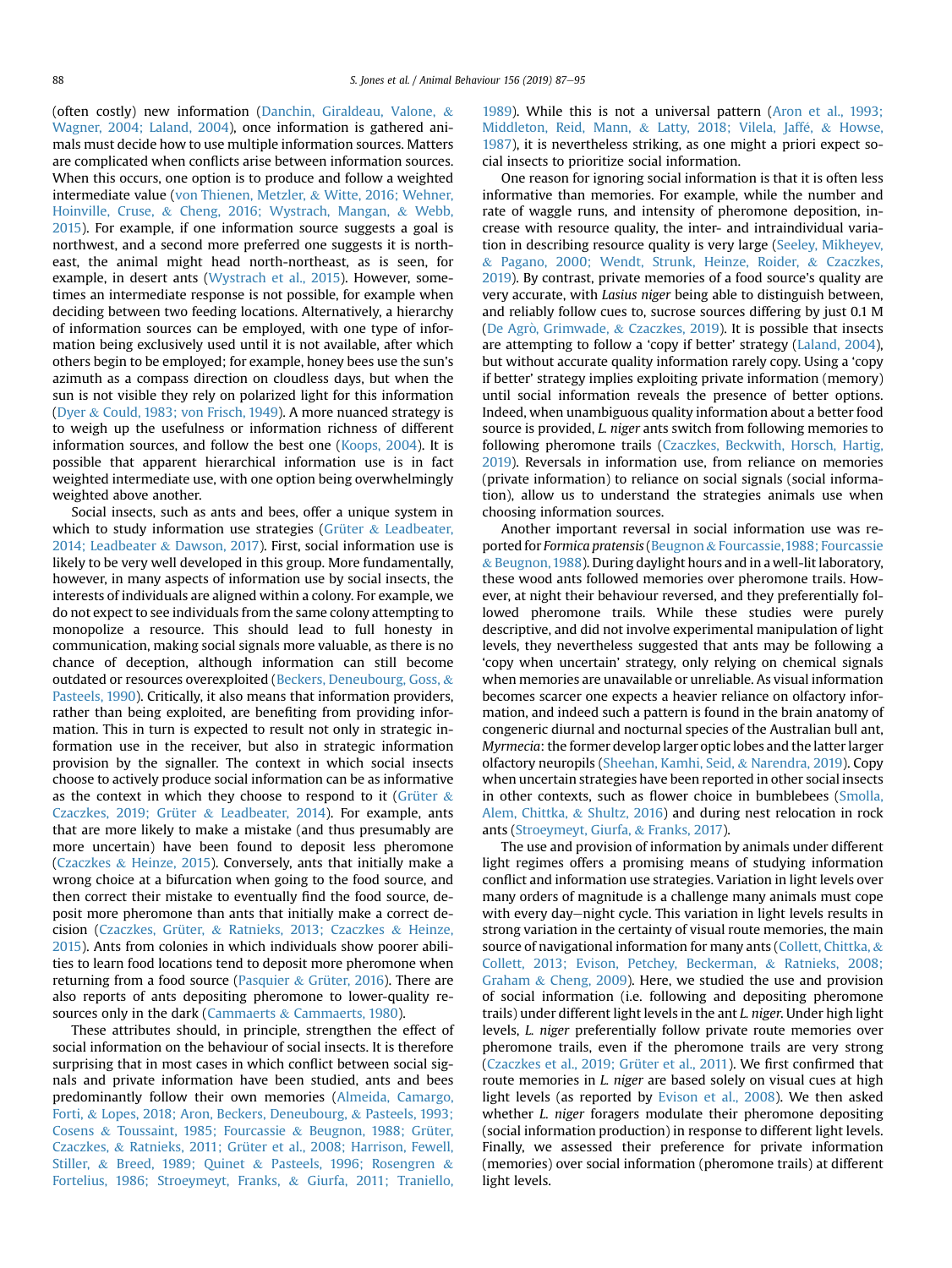## <span id="page-2-0"></span>**METHODS**

## Study Species

Colony fragments (henceforth 'colonies') of L. niger were collected from Falmer in East Sussex, U.K. Each colony was housed in a plastic container (30  $\times$  30 cm and 10 cm high) with a plaster of Paris base containing a circular nest cavity constructed from plaster of Paris (13.5 cm diameter  $\times$  1.5 cm high) and covered by a disc of dark card. All colonies were queenless with 1000-3000 workers and small numbers of brood, each colony stemming from a different wild queenright colony. Queenless colonies readily forage, produce trails and are commonly used in behavioural experiments ([Dussutour, Fourcassie, Helbing,](#page-8-0) & [Deneubourg, 2004; Evison et al.,](#page-8-0) [2008\)](#page-8-0), remaining viable for 18 months or more. Colonies regulate the ratio of foragers and intranidal workers, ensuring a good mix of both. The ants were fed three times a week on a Bhatkar mix ([Bhatkar](#page-7-0) & [Whitcomb, 1970\)](#page-7-0), with ad libitum access to water. Colonies were maintained at ambient laboratory light and temperature levels, and thus experienced a ca. 12:12 h light:dark cycle.

Data were collected throughout the year. To ensure foraging motivation, feeding was stopped 4 days prior to experimentation.

#### General Experimental Design

Following the method of [Grüter et al. \(2011\)](#page-8-0) we constructed a foraging trail as shown in Fig. 1. A white cardboard bridge  $(20 \times 2 \text{ cm})$  connected the colony container to a transparent polycarbonate plastic T-maze covered with white paper. The stem of the T was 15 cm long and each branch was 11 cm long, with a consistent width of 2 cm. Experiment 1 was run in a small windowless room with an ambient temperature of  $22^{\circ}$ C. Experiments 2 and 3 were carried out in a small room containing various items of laboratory equipment and furniture which served as visual landmarks for the foraging ants. We used three light levels in our experiments: bright light (3200 lx, emulating a cloudy but bright day), moderate light (10 lx, emulating dusk) and darkness (0.0007 lx, emulating a moonless night). Light intensity was measured repeatedly throughout the experiments using a photometer (LI- COR inc; model LI-188B) to ensure illumination was consistent within treatment replicates. A portable halogen work light (IP 44; model NXS-500P) with a 500 W halogen bulb was used to provide high-intensity illumination for the bright-light treatment and a floor lamp with a 230 W linear halogen bulb and dimmer switch (Dar; model OPU 4946) provided illumination for the moderate light treatment. In the moderate light and darkness experiments, red light was used to provide illumination for experimental working and behavioural observations, but this long-wavelength illumination was not detectable by the ants; as in humans, most insects have trichromatic vision (UV, blue and green in the case of insects; [Briscoe](#page-7-0) & [Chittka, 2001](#page-7-0); but see Yilmaz, Dyer, Rössler, & [Spaethe, 2017](#page-8-0) for evidence of bichromatic vision in an ant). However, their visible spectrum is shifted towards shorter wavelengths than ours ([Menzel, 1979; Yilmaz et al., 2017](#page-8-0)); for example the spectral sensitivity maxima ( $\lambda_{\text{max}}$ ) for the ants Atta sexdens and Camponotus blandor are 500 nm and 570 nm, respectively ([Martinoya, Bloch, Ventura,](#page-8-0) & [Puglia, 1975; Yilmaz et al., 2017\)](#page-8-0), and thus considerably shorter than the 700 nm found in humans ([Autrum, 1968\)](#page-7-0). To provide pure red light, a sleeve created from two-ply corrugated cardboard was tightly fitted over the hood of an angle poise lamp with a 60 W bulb. Two 50 mm square and 665 nm long pass filters (Schott; model FRG-66550) were slotted tightly together into a hole cut in the centre of the cardboard hood so that, when switched on, the lamp only provided red light.

#### Experiment 1: Does Light Level Affect Pheromone Depositing?

Ants were allowed to locate and feed on a drop of 1 M sucrose solution, randomly allocated to the end of the left or right branch of the T-maze (Fig. 1a). A 5 cm long section of paper, located just before the branches of the T, was marked by lines at either end, and a video camera (Sony; model HDR-XR520) was positioned to record, from the side, all pheromone-laying behaviour of ants walking along this designated section (Fig. 1a). This section was chosen because ants were observed to regularly deposit pheromone near the junction and for ease of monitoring. The low lux camera setting was used for the moderate light and darkness treatments. Owing to the lower video quality in this setting, it is



Figure 1. (a) Experimental design used to measure the frequency of depositing trail pheromone by foraging ants under three different light levels (darkness, moderate and bright). For each treatment, frequency of depositing was recorded for the observed section (lined area) for three journeys: the first return journey to the nest, the first outward journey to the food source and the second return to the nest. Each experiment involved 8-12 ants that were marked with paint while feeding on the sugar solution for the first time. (b) Experimental design used to acquire trail pheromone for subsequent conflict situations. A section of paper (X) was partially covered by a segment (Y) and ants were allowed to forage on a 1 M sugar solution. Pheromone deposits on the uncovered part of section X were monitored until 35-40 were reached, after which foraging was stopped and section X was transferred to a second T-maze for experiment 2. Segment Y was discarded, resulting in a pheromone-free part of section X. (c) Experimental design used for experiment 2. Ants were allowed to locate a 1 M sugar solution on a randomly chosen branch. While feeding, ants were marked with a paint dot and allowed to return to the nest. Section X was then transferred to the bifurcation so that marked returning ants were faced with a conflict between their route memory and trail pheromone. Decisions were recorded once an ant passed either of the two decision lines. Naïve ants with no memory were also tested to determine their response to pheromone alone, and as a control for any side bias.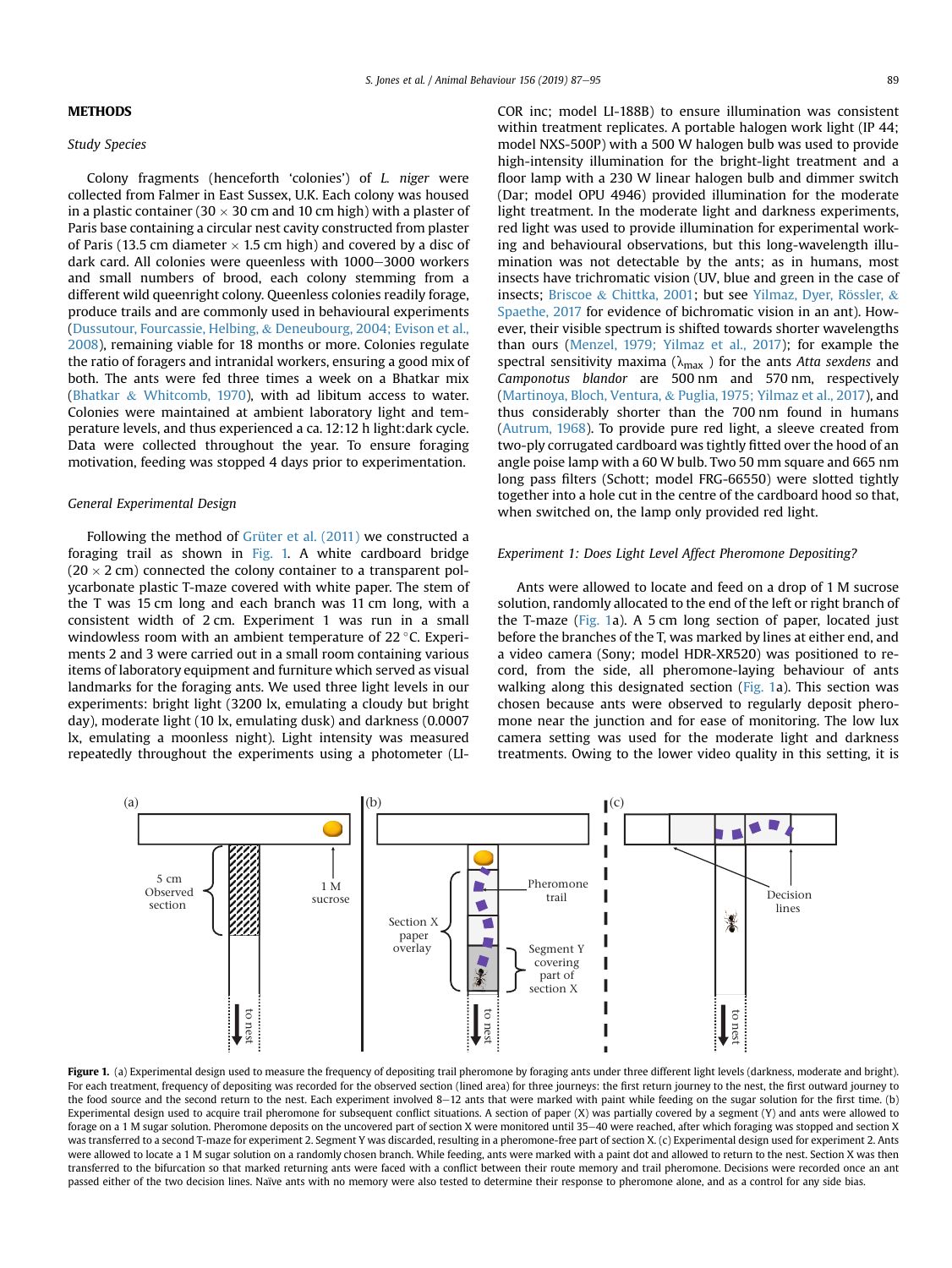possible that pheromone depositing in the moderate light and darkness treatments was underestimated. Depending on foraging activity of the colony, the first  $8-12$  ants that reached the food source and began to feed were marked with a dot of grey acrylic paint (the most discernible colour under infrared light). All unmarked ants were removed from the bridge and T-maze. Further access to the set-up was controlled by raising or lowering the bridge. The marked ants were allowed to find their way back to the nest, return to the food source and then once again return towards the nest. Only marked ants were allowed to re-enter the set-up by only lowering the bridge when marked ants were present. Unmarked ants that climbed the bridge were gently brushed off. We thus tested batches of  $8-12$  ants simultaneously. Marked ants were removed after passing through the observation section on this final trip. Thus, a maximum of three journeys were recorded for each ant: the first return to the nest, the first return to the food and the second return to the nest. When analysing the videos we assumed that an ant deposited a drop of pheromone each time we saw it clearly curve and dip its gaster to the surface ([Beckers, Deneubourg,](#page-7-0) & [Goss, 1992\)](#page-7-0). The experiment was carried out under the three different lighting regimes using six colonies.

#### Experiment 2: Effect of Illumination on Information Use

To test whether reliance on trail pheromones increases at lower light levels, foraging ants were presented with a conflict between their own route memory and a pheromone trail at a T-junction at the three different light levels. Following [Grüter et al. \(2011\),](#page-8-0) a pheromone trail was created by allowing ants to freely forage on a drop of 1 M sucrose situated on the T-maze before the bifurcation ([Fig. 1b](#page-2-0)). A piece of paper (section X in Fig. 1b;  $10 \times 2$  cm) was placed directly before the food source with a section of it  $(4 \times 2 \text{ cm})$ covered by an additional piece of paper (segment Y). This ensured that the covered section beneath segment Y remained free from pheromone deposited by ants leaving and returning to the food source. A consistent pheromone trail strength was achieved by ending foraging once 35-40 pheromone deposits had been recorded. The maximum time allowed for trail establishment was 20 min; if the minimum number of deposits was not reached in this time, the experiment was terminated.

Ants were then given an opportunity to learn a food location by placing a 1 M sugar solution source on the end of a randomly selected branch of the T-maze and allowing the ants to find the food source via the bridge. Feeding ants were marked with a dot of grey acrylic paint and allowed to return to the nest. At high motivation levels such as these,  $75-80\%$  of *L. niger* foragers take the correct arm of an unmarked T-maze at normal levels of illumination after only one visit [\(Grüter et al., 2011; Oberhauser, Koch,](#page-8-0) & [Czaczkes,](#page-8-0) [2018\)](#page-8-0). Before these marked ants left the nest to find the food source again, section X was transferred to the bifurcation of the Tmaze [\(Fig. 1](#page-2-0)c) with the pheromone-marked side placed on the branch opposite to where the food source had initially been situated. The covering segment Y was removed so that the bifurcation now had two new arms, only one of which was marked with pheromone. The decisions of the returning marked ants were then recorded. The maximum time allowed for memory development and subsequent decisions by the ants was 30 min, giving a total maximum experimental time of 50 min, when including trail establishment, which corresponds to the mean trail lifetime (time until pheromone depositing stops influencing behaviour) reported for L. niger [\(Beckers, Deneubourg,](#page-7-0) & [Goss, 1993; Evison et al., 2008\)](#page-7-0). Decisions were recorded for ants from nine colonies. One of the colonies was previously used in experiment 1. All colonies stemmed from different wild queenright colonies.

#### Experiment 3: Is Memory Based Solely upon Visual Cues?

The aim of this experiment was to investigate whether ants could develop a route memory in the absence of visual cues. As in experiment 2 the nest was connected to the T-maze by a cardboard bridge and a 1 M sucrose solution was placed at the end of a randomly assigned branch. In darkness (0.0007 lx), foraging ants were allowed to locate the food source and were subsequently marked with grey acrylic paint while feeding. Unmarked ants were removed from the maze and marked ants were allowed to return to the nest. Fresh paper was placed on the T-maze to remove any pheromone present and the binary choices made by returning marked ants at the T-junction were recorded. In addition, unmarked naïve ants were also allowed onto the maze, and their choices recorded. Ten colonies were used in this experiment, six of which were also used in experiment 2.

#### Statistical Analysis

Data for the pheromone-depositing frequency were found to be zero inflated so we chose to use the MCMCglmm package ([Had](#page-8-0)field, [2010\)](#page-8-0) implemented in R v. 2.14.2 [\(R Core Team, 2012](#page-8-0)) using the zipoisson family function. Uninformative prior distributions were used for fixed-effect parameters with a mean of 0 and a large variance of  $10<sup>8</sup>$ . Priors for the variance components were inverse-Wishart distributed with the degree of belief parameter  $(n)$  set at  $\frac{1}{4}$  0.01 and variance (V) limited to 1. Each model was run for 120 000 Markov chain Monte Carlo (MCMC) simulation iterations with a burn-in of 40 000 iterations and a thinning interval of 10 iterations. Autocorrelation between successive iterations was low (<0.05). Maximal models were created and nonsignificant fixed effects were sequentially removed from the model. Models were compared using the deviance information criterion (DIC). The fixed effects included light treatment (levels of bright, moderate and darkness) and journey (towards nest (1 and 2) and towards food source) while colony and date were used as independent random effects. Mean parameter estimates and 95% credible intervals (CI) were constructed and are reported in the Results; where estimates do not range over zero, the parameter is deemed to be significant.

Data from experiments 2 and 3 were analysed using generalized linear mixed-effect models (GLMM) with binomial errors in R v.3.4.1 [\(R Core Team, 2012\)](#page-8-0). Models were fitted using the lmer function [\(Bates, M](#page-7-0)ächler, Bolker, & [Walker, 2015\)](#page-7-0). Following [Forstmeier and Schielzeth \(2011\)](#page-8-0), models were constructed based on a priori expectations. Differences in choice behaviour for the null hypothesis were calculated using binomial tests. In experiment 3 the null hypothesis is 0.5 (random choice). In experiment 2, we compared the choice of the ants in the presence of pheromones (trained ants: information conflict) to the choice they would have made in the absence of pheromones (naïve ants: no information conflict). Data from experiment 3 provide a null hypothesis baseline for the behaviour of trained ants in darkness (0.46 do not follow their memory). The null hypothesis for bright light can be taken from [Grüter et al. \(2011\)](#page-8-0) as 0.25. As no empirical data are available for providing a null hypothesis level for moderate light, we took an intermediate value between 0.46 and 0.25 as the null hypothesis: 0.36.

We found that naïve ants followed pheromone trails while trained ants in darkness did not, although the pairwise comparison between these groups was nonsignificant (see Results). However, the sample size for trained ants in darkness was much lower than for naïve ants (59 versus 147 ants). Thus, to test whether the difference in pheromone following found in these two groups was due to lower power in the dark-trained ant group, we ran a power analysis. To do this, we drew 1000 random subsamples of 59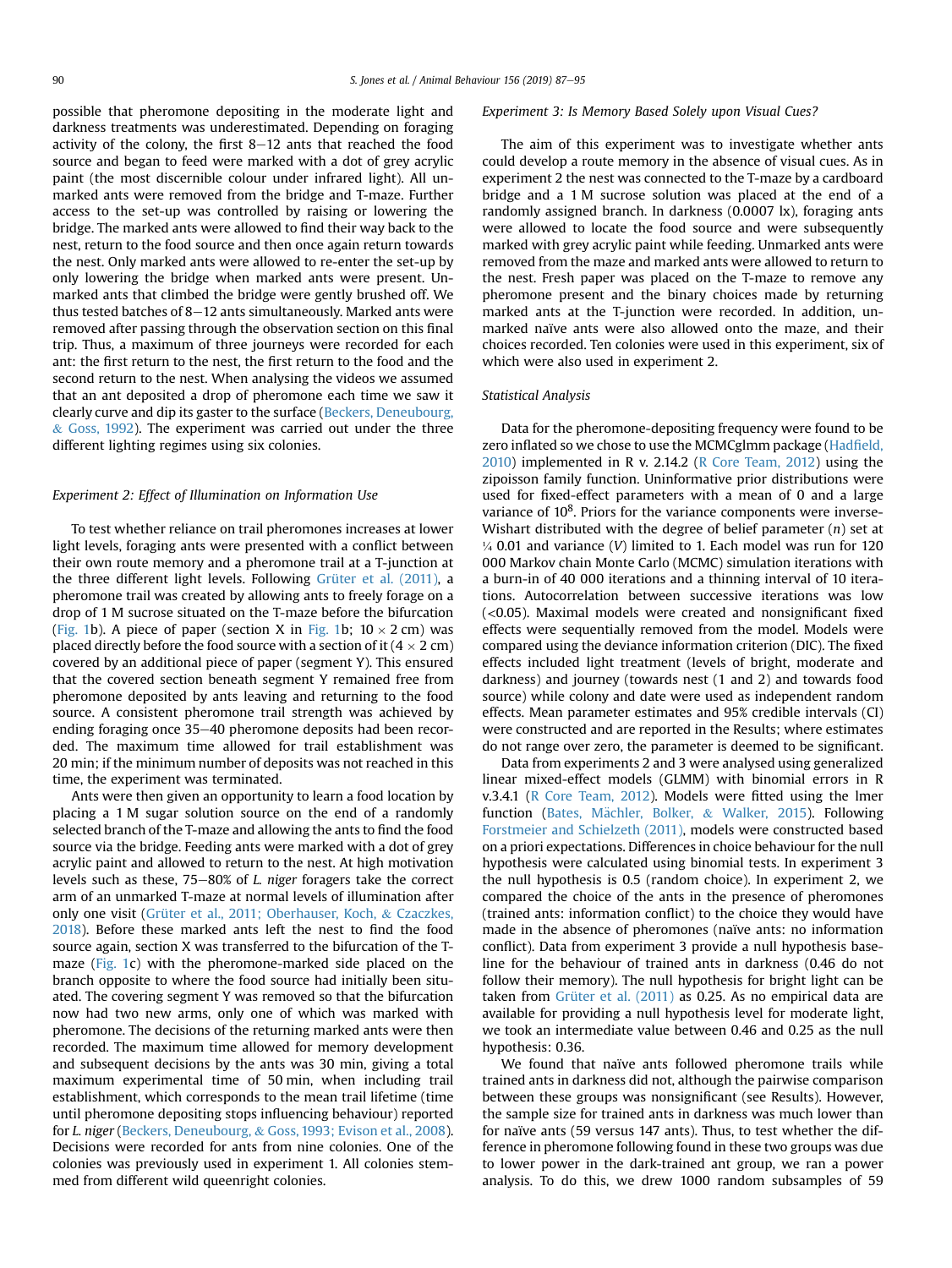<span id="page-4-0"></span>individuals (the sample size of the dark-trained group) from the naïve group data and ran an identical binomial test on each subsample to that carried out on the dark-trained ants. We could then calculate the average number of times these smaller subsamples were significantly different from chance. This result was then corrected for multiple testing by subtracting the expected number of false positives.

### Ethical Note

Lasius niger is not a threatened species and no licence is required for work with them. Only workers from mature colonies were collected, without destroying the mother colony. Lasius niger colonies easily withstand food deprivation of up to a week with no ill effects. Tested workers that could not be returned to the colony were rapidly killed by freezing to minimize distress.

#### RESULTS

#### Experiment 1: Does Light Level Affect Pheromone Depositing?

As light level dropped from bright to moderate, pheromone depositing increased significantly from 0.45 deposits per passage to 0.76 (parameter estimate = 1.477, 95% CI = 2.77, 0.122; near darkness versus bright; parameter estimate  $= 1.206$ , 95% CI  $= 2.27$ , 0.167; Fig. 2). However, pheromone depositing did not continue to increase when light levels were further reduced from 10 lx to 0.0007 lx [mean 0.73 deposits per passage, parameter estimate  $=$  -0.488, 95% CI  $=$  -1.78, 0.884). Although pheromone depositing in the moderate and darkness treatments may be underestimated (see Methods), the fact that it nevertheless increased as light levels fell reinforces our results, indicating that the true pattern is even stronger than the one we report.

While the pattern of increasing pheromone depositing with decreasing light intensity held over all three visits, the specifics differed. Significantly more deposits were made on the first journey back to the nest under the moderate light level compared to the other two light treatments (moderate versus bright: 0.99 versus



Figure 2. Violin plots show the number of pheromone deposits per passage for the three light levels (darkness, moderate and bright) for the three journeys combined. Circles are individual data points and red diamonds denote means. Different letters (A, B) signify significant ( $P < 0.05$ ) differences between groups. The figure is cropped at eight deposits for clarity, omitting one data point in the 'dark' treatment. A slight jitter was added to allow individual points to be distinguished.

0.39, parameter estimate = 2.18, 95% CI = 0.605, 3.71; moderate versus darkness: 0.99 versus 0.39, parameter estimate  $= 2.31, 95\%$  $CI = 1.05$ , 3.6; [Fig. 3](#page-5-0)a). Of particular note is the significantly greater number of deposits on the return journey from the nest to the food source in darkness than in either moderate or bright light levels (darkness versus moderate: 0.81 versus 0.41, parameter estimate  $= 2.25$ , 95% CI  $= 3.51$ , 0.88; darkness versus bright: 0.81 versus 0.18, parameter estimate  $= 2.18$ , 95% CI  $= 3.97$ , 0.6; [Fig. 3b](#page-5-0)). On the second return journey to the nest, pheromone depositing was almost one deposit per passage in both darkness and moderate light, but in each case this did not differ significantly from the 0.77 deposits per passage found in bright light conditions (darkness versus bright:  $0.96$  versus 0.77, parameter estimate =  $-0.462$ ,  $95%$  $CI = -2.21, 1.16$ ; moderate versus bright: 0.96 versus 0.77, parameter estimate  $= -0.834$ , 95% CI  $= -2.37$ , 0.884; [Fig. 3](#page-5-0)c). There was no significant difference in the rate of pheromone depositing between the two return journeys to the nest in either the bright or moderate light conditions (bright: 0.39 versus 0.77, parameter

estimate =  $0.565$ ,  $95\%$  CI =  $-0.842$ , 1.73: moderate: 0.99 versus 0.96, parameter estimate  $= -0.174$ , 95% CI  $= -1.35$ , 1.02), but in darkness pheromone depositing increased significantly on the second return journey (dark:  $0.39$  versus 0.96, parameter estimate = 1.07, 95%  $CI = 0.085, 1.93$ ).

## Experiment 2: Effect of Illumination on Information Use

The proportion of ant foragers following the pheromone trail rather than their route memories increased with decreasing light intensity [\(Fig. 4](#page-5-0)a). Under bright light only 28% of ants chose the pheromone-treated branch, significantly less than the 61% seen in darkness ( $Z = -3.56$ ,  $P = <0.001$ ). More ants followed the pheromone trail in darkness than in moderate light (44%;  $Z = 1.9$ ,  $P = 0.059$ ) and in moderate light versus bright light ( $Z = 1.78$ ,  $P =$ 0.076), but these trends were not significant. Naïve ants followed the pheromone trail at the highest rate, which was significantly more than ants in bright and moderate light levels (versus bright:  $Z = 5.51, P < 0.001$ ; versus moderate:  $Z = 3.70, P < 0.001$ ), but not different to ants in darkness ( $Z = 1.45$ ,  $P = 0.15$ ). The random effect of colony contributed very little to the overall variance (<0.1%). Ants in the bright light treatment significantly preferred to follow their memories (exact binomial test with null hypothesis of 0.5: 16/59,  $P < 0.001$ ), and their behaviour did not differ from that of ants in a nonconflict situation (binomial test, null hypothesis 0.25:  $P = 0.76$ ). The decisions of ants under moderate light and darkness did not differ significantly from random (moderate light:  $25/58$ ,  $P = 0.36$ ; darkness: 36/60,  $P = 0.16$ ). However, for ants in darkness this represented an increased reliance on trail pheromones, as ants followed their memory significantly less often than ants in darkness in a nonconflict situation (null hypothesis 0.46:  $P = 0.037$ ). Ants at moderate light levels behaved as predicted in a nonconflict situation (null hypothesis 0.35:  $P = 0.22$ ). Naïve ants significantly preferred to follow the pheromone-marked path (106/148,  $P < 0.001$ ).

We interpret these results as ants following a 'copy when uncertain' rule (see Discussion). These results rule out an otherwise plausible alternative explanation, which is that as light levels decrease ants make more errors. This is ruled out because the excess proportion of ants not following their memory was significantly above the null hypothesis rate in the darkness treatment  $(0.61-0.46 = 0.15)$  but not in the moderate light  $(0.44-0.35 = 0.09)$ and bright light  $(0.28-0.25 = 0.03)$  treatments. If error rates were driving the low memory following in the darkness treatment, we would expect the behaviour of ants to match the null hypothesis rate.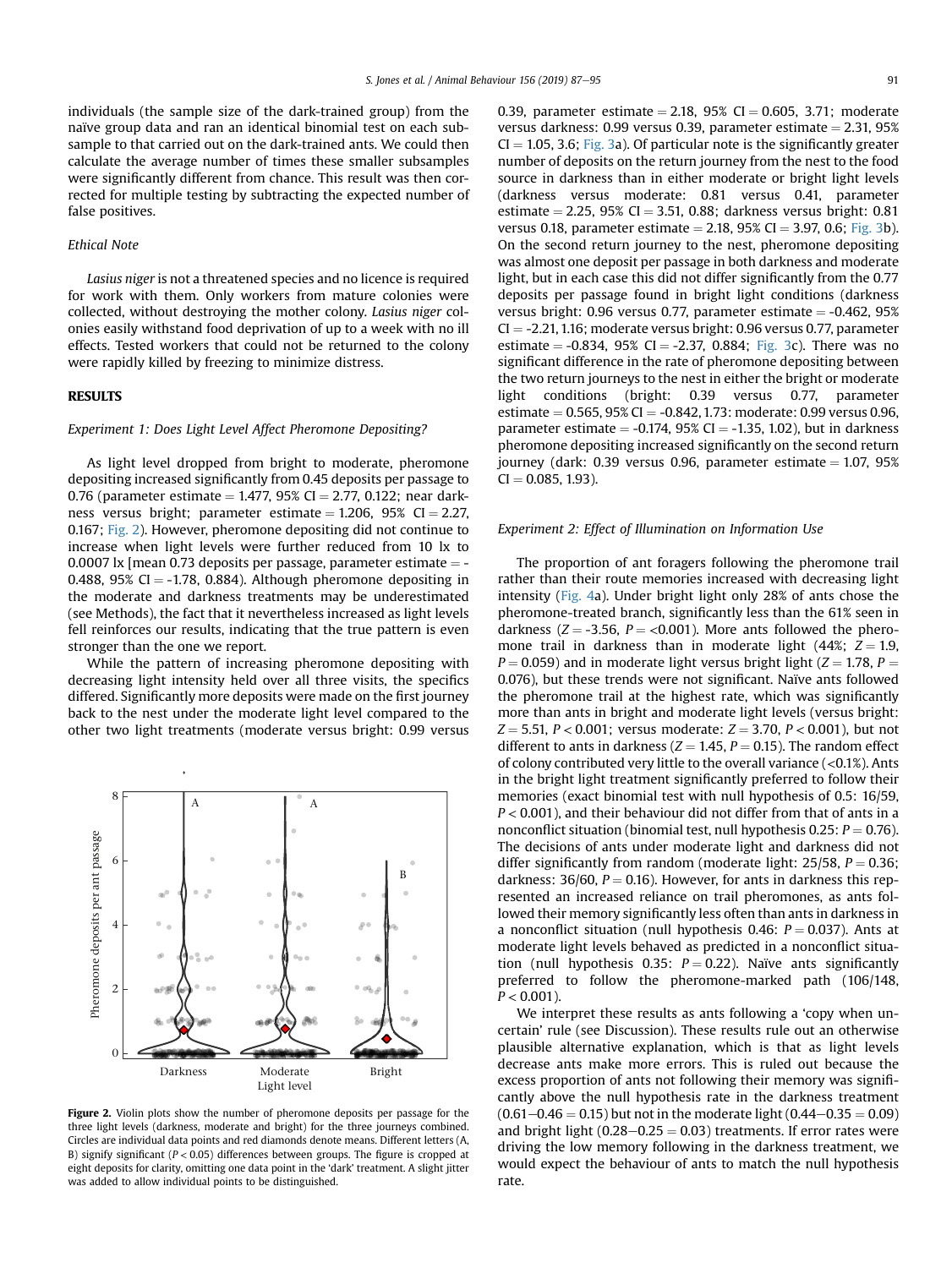<span id="page-5-0"></span>

Figure 3. Violin plots show pheromone deposits per passage for each of the three light levels (darkness, moderate and bright) for the three separate journeys: (a) first return to nest, (b) outgoing to food and (c) second return to nest. Circles are individual data points and red diamonds denote means. Different letters (A,B,C,D) signify significant (P < 0.05) differences between groups. A slight jitter was added to allow individual points to be distinguished. Note that one data point in (c) in the darkness treatment was omitted for clarity, as in [Fig. 2.](#page-4-0)



Figure 4. (a) Histogram showing the proportion of ants choosing the branch of a T-maze treated with trail pheromone when presented with a conflict between their own route memory (acquired from one visit) and trail pheromone, in the three light levels (darkness, moderate and bright). A comparison is also made to naïve ants with no route memory. (b) Histogram showing the proportion of ants choosing the branch of a T-maze that leads to a food source in darkness. Different letters (A,B,C, given above each bar) denote significant differences between groups, derived from post hoc analysis of GLMMs. Asterisks denote differences from the null hypothesis, derived from binomial tests: \*\*\* P < 0.001; \*P < 0.05. Null hypothesis (dashed) lines represent the expected behaviour of the ants given no conflict: 0.5 for naïve ants and trained ants in (b), 0.46 for ants in darkness in (a) (the reciprocal of trained ants in (b)), 0.25 for ants in bright light (based on [Grüter et al., 2011\)](#page-8-0) and 0.35 for ants in moderate light (an intermediate value between 0.46 and 0.25). Error bars represent 95% confidence intervals. Percentages of ants following the pheromone trail (a) or choosing the arm where food was encountered (b) are shown in the bars together with the group sample size.

The pairwise comparison between naïve ants and darknesstrained ants given above indicated that pheromone following did not differ significantly between the two groups. However, our subsequent power analysis found that, when the sample size of the naïve group was made identical to that of the darkness-trained group (59), the naïve ants' decisions were still significantly different from random 92.1% of the time. This implies that the difference between the naïve group and the dark-trained group,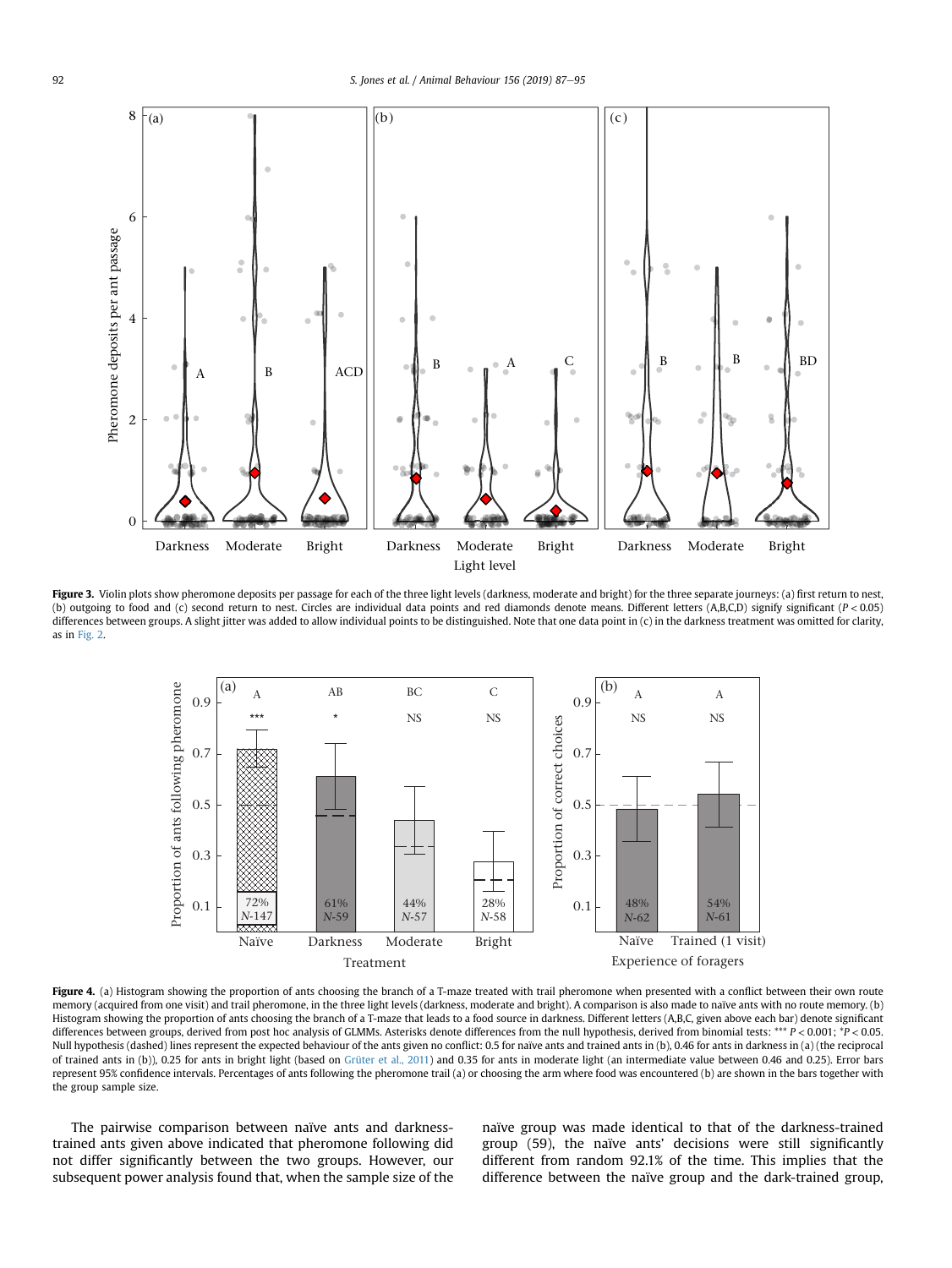although not found to be significant in the main model, is in fact real, with only a ca. 8% chance that it is not.

## Experiment 3: Is Memory Based Solely upon Visual Cues?

Ants that had made one visit to a food source at the end of a Tmaze under 0.0007 lx did not perform better than naïve ants when choosing a branch at the bifurcation [\(Fig. 4b](#page-5-0)). While 48% of naïve ants chose the branch to the food, only 54 % of ants with a memory made the correct decision ( $Z = 0.99$ ,  $P = 0.31$ ). The random effect of colony and date contributed very little to the overall variance  $( $0.1\%$ ).$ 

#### DISCUSSION

Light levels have a large effect on the way in which L. niger foragers make use of, and deposit, pheromone trails. As previously reported ([Aron et al., 1993; Czaczkes et al., 2019; Grüter et al., 2011\)](#page-7-0), when route memories (private information) and pheromone trails (social information) were in conflict in bright light (3200 lx), L. niger foragers mostly followed their route memories. However, we found that as light levels decreased to dusk-like levels (10 lx) and on to darkness (0.0007 lx), the rate at which ants relied on private information decreased. When in darkness ca. 60% of ants followed the pheromone trail, showing a significantly greater tendency to choose the nonmemory path ([Fig. 4a](#page-5-0)) compared to ants not under information conflict [\(Fig. 4b](#page-5-0)). A shift in cue reliance due to light levels has been previously reported in field observations on Formica polyctena ([Beugnon](#page-7-0) & [Fourcassie, 1988](#page-7-0)) and Formica nigricans ([Rosengren, 1977](#page-8-0)), but our study is the first to demonstrate this under stringently controlled laboratory conditions. This behaviour is consistent with ants following a 'copy when uncertain' strategy, in which reliance on social information increases as the quality of private information decreases. 'Copy when uncertain' is an adaptive information use strategy in many situations, and is employed by vertebrates in a variety of contexts [\(Galef, Dudley,](#page-8-0) & [Whiskin, 2008;](#page-8-0) [Jones, Ryan, Flores,](#page-8-0) & [Page, 2013; Laland, 2004; van Bergen, Coolen,](#page-8-0) & [Laland, 2004](#page-8-0)). Recently, behaviour consistent with 'copy when uncertain' has been described in Temnothorax rock ants during house hunting: informed ants rely more on social information about nest quality when their private information is uncertain ([Stroeymeyt et al., 2017](#page-8-0)). Bumblebees in a foraging context have also been reported to 'copy when uncertain', being more likely to land next to bee models in uncertain environments ([Smolla et al.,](#page-8-0) [2016\)](#page-8-0). Ants have also been reported to shift their reliance from visual to nonsocial odour cues in response to changes in light levels; when trained to locate food using both nonsocial scent cues (e.g. onion) and visual cues, various Myrmica species preferentially follow visual cues when olfactory and visual cues conflict. However, at lower light levels their preference shifts towards a reliance on olfactory cues, in some cases even when light levels are at a moderate level of 110 lx [\(Cammaerts, 2012; Cammaerts](#page-7-0) & [Rachidi, 2009;](#page-7-0) [Cammaerts, Rachidi, Beke,](#page-7-0) & [Essaadi, 2012\)](#page-7-0).

The rate of pheromone following in naïve ants in this study agrees well with previous data ([Czaczkes, Castorena, Schürch,](#page-7-0) & [Heinze, 2017; Grüter et al., 2011\)](#page-7-0), but the pheromone-following rate of ants trained in darkness is lower and not different from chance. However, we were able to rule out the possibility that our results are driven by decreasing light levels increasing error rates, rather than increasing pheromone following. We are thus confident that our results reflect a real shift in information use. Note, however, that in this study ants were both trained and tested at the same light levels. This means that we cannot know the source of the reduction in private information quality. Ants may acquire less directional information in the dark, or they may be less able to use it. It is also possible that ants can acquire and utilize directional information in the dark but choose not to use it. We consider this unlikely, however.

Our power analysis indicated that the difference in pheromonefollowing behaviour of naïve ants and darkness-trained ants is real. The lower pheromone-following rates of darkness trained-ants are likely to be driven by remaining conflict with memories. An alternative explanation is that the ants were in a 'wrong-task state' ([Czaczkes et al., 2017; Roces, 1993\)](#page-7-0); naïve ants might have been actively scouting (exploring or otherwise ready to make use of social information), while experienced ants might have been foraging, attempting to exploit private information even if it was not there, and disregarding social information. However, [Czaczkes](#page-7-0) [et al. \(2017\)](#page-7-0) showed that task state does not influence pheromone following. As both naïve ants and ants in a different task state but with no directional information did follow pheromone, we can be confident that the trained ants in darkness had access to the trail pheromone information.

Ants seem to learn very poorly in darkness, or not at all (54% correct choices), while they are very capable of doing so on almost identical mazes in lit conditions (ca. 75% correct choices; [Grüter](#page-8-0) [et al., 2011; Oberhauser et al., 2018\)](#page-8-0). It is possible that, given more visits, ants would learn to navigate the maze reliably using idiothetic (internal body movement) cues, as has been shown in other ant species [\(Macquart, Latil,](#page-8-0) & [Beugnon, 2008](#page-8-0)). Note that visual cues are in principle not required for navigation by path integration ([Collett](#page-7-0)  $&$  [Collett, 2000\)](#page-7-0), where an odometer linked to any directional cue can be used to estimate displacement from a starting location. Magnetic cues have been shown to be used for navigation by several animals, including ants, especially when other cues are unavailable ([Banks](#page-7-0) & [Srygley, 2003; Lohmann,](#page-7-0) [Lohmann,](#page-7-0) & [Putman, 2007](#page-7-0)). Path integration is usually used as the initial navigation mechanism by desert ants, before route-based navigation memories are formed ([Collett et al., 2013](#page-7-0)). If the same is true for L. niger, this would imply that L. niger require visual directional cues to perform path integration effectively.

Pheromone depositing in L. niger is very variable between workers, with most ants depositing nothing, and some making many deposits per passage. However, as pheromone deposits accumulate, it is the mean pheromone-depositing rates that are relevant to the colony. Inspection of these showed that rates of pheromone depositing varied strongly with light levels. Broadly, over all visits, ants deposited about 40% less pheromone in bright light than in the moderate light level or darkness [\(Fig. 2](#page-4-0)). Along with the poor navigational performance of ants in darkness, this supports the assertion that foragers are less confident of their location in moderate light levels and darkness. Previous studies have demonstrated that pheromone-depositing rates correlate with navigational confidence. For example, [Czaczkes and Heinze](#page-7-0) [\(2015\)](#page-7-0) trained ants to make return visits to a food source at the end of a T-maze, as in the current experiment. They found that pheromone-depositing rates of outgoing ants that would go on to make a navigational error were lower than those of ants that would make a correct decision. This implies that the ants had some measure of their own uncertainty or were vacillating between an informed and a naïve state. Once such 'mistaken' ants finally find the food source, they increase their pheromone-depositing rates on their return journey to the nest [\(Czaczkes et al., 2013; Czaczkes](#page-7-0) & [Heinze, 2015; Czaczkes, Weichselgartner, Bernadou,](#page-7-0) & [Heinze,](#page-7-0) [2016\)](#page-7-0), presumably in an effort to provide more information on difficult-to-navigate routes. We suggest that the similar increase in pheromone depositing in dim light and darkness we report here is also best understood as an effort to increase information availability under challenging navigation conditions. Note, however, that in our experiment all ants were tested during their circadian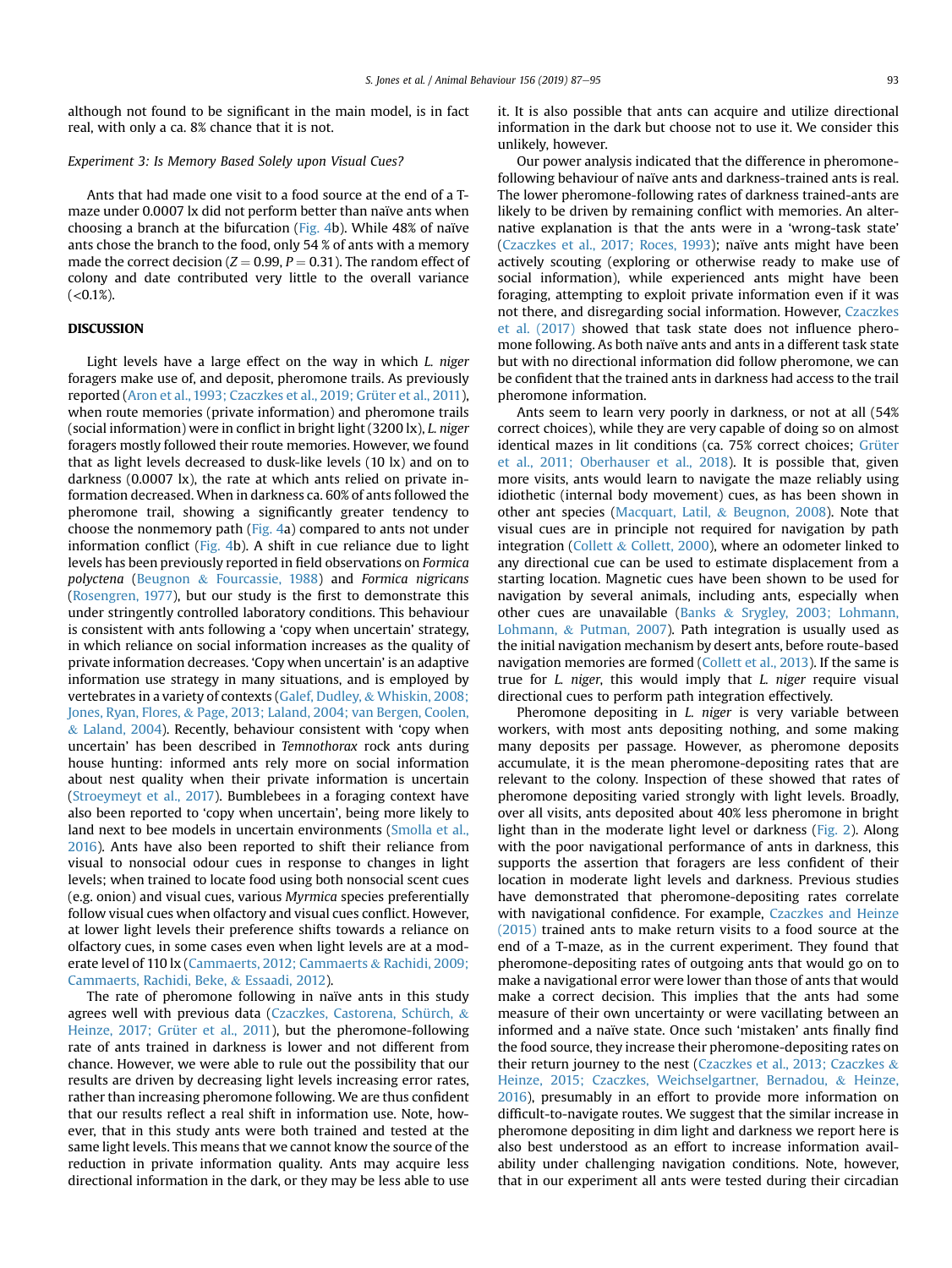<span id="page-7-0"></span>day. It is possible that pheromone depositing in darkness when ants 'expect' it to be dark may differ from what is reported here.

A more complex picture emerges when we examine each journey of the ants separately. On the first return to the nest, ants in moderate light deposited about 45% more pheromone than ants in darkness, and 20% more than ants in bright light ([Fig. 3](#page-5-0)). We interpret this again in terms of certainty and information provisioning (Czaczkes et al., 2013; Czaczkes & Heinze, 2015). Thus, ants in moderate light can be interpreted as sensing that more information is needed compared to ants in bright light, and therefore provide this information. Ants in darkness deposited very little pheromone, but this is not surprising: ants that are lost or unexpectedly leave a pheromone trail deposit little or no pheromone (Czaczkes, Grüter, Jones, & Ratnieks, 2011; T. J. Czaczkes, personal observation). Surprisingly, on their return to the food source, outgoing ants in darkness on average deposited almost 78% more pheromone than ants returning in bright light. This was unexpected, given that they apparently could not know exactly where they were going ([Fig. 4b](#page-5-0)). However, as some pheromone and home range markings had already been deposited, this might have acted as a reassurance that ants were on the right path (Czaczkes et al., 2011; Devigne, Renon, & Detrain, 2004; Wüst & Menzel, 2017). Given that they were on the right path, reinforcing the pheromone signal provided more information in darkness, where visual information was lacking. Finally, on the second return to the nest, ants consistently deposited a high amount of pheromone at all light levels. We interpret this as all ants, having found food twice in quick succession, were confident enough of their location to recruit strongly to the food source.

How animals strategically use and deploy information has been the subject of intense research (Dall et al., 2005; Grüter  $\&$ Leadbeater, 2014; Laland, 2004). The information richness of an information source is predicted to be a strong driver of its use ([von](#page-8-0) [Thienen et al., 2016\)](#page-8-0). Studying visual information use under varying light levels provides a powerful and ecologically relevant means of manipulating information richness. By taking advantage of this, we have shown that information use during *L. niger* foraging is consistent with a 'copy when uncertain' strategy. We have also demonstrated that ants vary their provision of an alternative information source as their primary information source becomes less informative.

## Author Contributions

S.J. and J.B. conceived of the study. S.J. planned the study. S.J. and T.J.C. performed the statistical analysis. F.B.O. performed the power analysis. S.J., A.G. and E.G. collected the data. T.J.C., S.J. and J.B. wrote the manuscript. All authors gave final approval for this work.

#### Acknowledgments

Thanks to Stephanie Wendt for help with the violin plots and to Nathalie Stroeymeyt and an anonymous referee for their very valuable comments on the manuscript. S.J. was funded by the British Biotechnology Research Council (BBSRC). T.J.C. was funded by a Deutsche Forschungsgemeinschaft Emmy Noether grant number CZ 237/1-1.

#### References

Almeida, N. G. D., Camargo, R. D. S., Forti, L. C., & Lopes, J. F. S. (2018). Hierarchical establishment of information sources during foraging decision-making process involving Acromyrmex subterraneus (Forel, 1893) (Hymenoptera, Formicidae). Revista Brasileira de Entomologia. <https://doi.org/10.1016/j.rbe.2017.11.006>.

- Aron, S., Beckers, R., Deneubourg, J., & Pasteels, J. M. (1993). Memory and chemical communication the orientation of two mass-recruiting ant species. Insectes Sociaux, 40(4), 369-380. <https://doi.org/10.1007/BF01253900>.
- [Autrum, H. \(1968\). Colour vision in man and animals.](http://refhub.elsevier.com/S0003-3472(19)30252-0/sref3) Naturwissenschaften, 55(1),  $10 - 18$  $10 - 18$
- Banks, A. N., & Srygley, R. B. (2003). Orientation by magnetic field in leaf-cutter ants, Atta colombica (Hymenoptera: Formicidae). Ethology, 109(10), 835-846. [https://](https://doi.org/10.1046/j.0179-1613.2003.00927.x) [doi.org/10.1046/j.0179-1613.2003.00927.x](https://doi.org/10.1046/j.0179-1613.2003.00927.x).
- Bates, D., Mächler, M., Bolker, B., & Walker, S. (2015). Fitting linear mixed-effects models using lme4. Journal of Statistical Software, 67(1). [https://doi.org/10.](https://doi.org/10.18637/jss.v067.i01) [18637/jss.v067.i01.](https://doi.org/10.18637/jss.v067.i01)
- [Beckers, R., Deneubourg, J., & Goss, S. \(1992\). Trail laying behaviour during food](http://refhub.elsevier.com/S0003-3472(19)30252-0/sref6) [recruitment in the ant](http://refhub.elsevier.com/S0003-3472(19)30252-0/sref6) Lasius niger (L.). Insectes Sociaux, 39, 59–[71.](http://refhub.elsevier.com/S0003-3472(19)30252-0/sref6)
- Beckers, R., Deneubourg, J. L., & Goss, S. (1993). Modulation of trail laying in the ant Lasius niger (Hymenoptera: Formicidae) and its role in the collective selection of a food source. Journal of Insect Behavior, 6(6), 751-759. [https://doi.org/10.1007/](https://doi.org/10.1007/BF01201674) [BF01201674.](https://doi.org/10.1007/BF01201674)
- [Beckers, R., Deneubourg, J. L., Goss, S., & Pasteels, J. M. \(1990\). Collective decision](http://refhub.elsevier.com/S0003-3472(19)30252-0/sref8) [making through food recruitment.](http://refhub.elsevier.com/S0003-3472(19)30252-0/sref8) Insectes Sociaux, 37(3), 258-[267.](http://refhub.elsevier.com/S0003-3472(19)30252-0/sref8)
- [van Bergen, Y., Coolen, I., & Laland, K. N. \(2004\). Nine-spined sticklebacks exploit](http://refhub.elsevier.com/S0003-3472(19)30252-0/sref9) [the most reliable source when public and private information con](http://refhub.elsevier.com/S0003-3472(19)30252-0/sref9)flict. Pro[ceedings of the Royal Society B: Biological Sciences, 271](http://refhub.elsevier.com/S0003-3472(19)30252-0/sref9)(1542), 957.
- Beugnon, G., & Fourcassie, V. (1988). How do red wood ants orient during diurnal and nocturnal foraging in a three dimensional system? II. Field experiments. Insectes Sociaux, 35(1), 106-124. <https://doi.org/10.1007/BF02224142>.
- [Bhatkar, A., & Whitcomb, W. H. \(1970\). Arti](http://refhub.elsevier.com/S0003-3472(19)30252-0/sref11)ficial diet for rearing various species of ants. [Florida Entomologist, 53](http://refhub.elsevier.com/S0003-3472(19)30252-0/sref11)(4), 229-[232](http://refhub.elsevier.com/S0003-3472(19)30252-0/sref11).
- Briscoe, A. D., & Chittka, L. (2001). The evolution of color vision in insects. Annual Review of Entomology, 46(1), 471-510. [https://doi.org/10.1146/annurev.ento.46.](https://doi.org/10.1146/annurev.ento.46.1.471) [1.471.](https://doi.org/10.1146/annurev.ento.46.1.471)
- [Cammaerts Tricot, M.-C. \(2012\). Navigation system of the ant](http://refhub.elsevier.com/S0003-3472(19)30252-0/sref13) Myrmica rubra (hy[menoptera: Formicidae\).](http://refhub.elsevier.com/S0003-3472(19)30252-0/sref13) Myrmecological News, 16, 111-[121.](http://refhub.elsevier.com/S0003-3472(19)30252-0/sref13)
- [Cammaerts Tricot, M.-C., Rachidi, Z., Beke, S. S., & Essaadi, Y. Y. \(2012\). Use of ol](http://refhub.elsevier.com/S0003-3472(19)30252-0/sref14)[factory and visual cues for orientation by the ant](http://refhub.elsevier.com/S0003-3472(19)30252-0/sref14) Myrmica ruginodis (Hyme-noptera: Formicidae). [Myrmecological News, 16](http://refhub.elsevier.com/S0003-3472(19)30252-0/sref14), 45-[55](http://refhub.elsevier.com/S0003-3472(19)30252-0/sref14).
- Cammaerts, M.-C., & Cammaerts, R. (1980). Food recruitment strategies of the ants Myrmica sabuleti and Myrmica ruginodis. Behavioural Processes, 5(3), 251-270. [https://doi.org/10.1016/0376-6357\(80\)90006-6](https://doi.org/10.1016/0376-6357(80)90006-6).
- [Cammaerts, M.-C., & Rachidi, Z. \(2009\). Olfactive conditioning and use of visual and](http://refhub.elsevier.com/S0003-3472(19)30252-0/sref16) [odorous elements for movement in the ant](http://refhub.elsevier.com/S0003-3472(19)30252-0/sref16) Myrmica sabuleti (Hymenoptera, Formicidae). [Myrmecology News, 12](http://refhub.elsevier.com/S0003-3472(19)30252-0/sref16), 117-[127.](http://refhub.elsevier.com/S0003-3472(19)30252-0/sref16)
- Collett, M., Chittka, L., & Collett, T. S. (2013). Spatial memory in insect navigation. Current Biology, 23(17), R789-R800. [https://doi.org/10.1016/j.cub.2013.07.020.](https://doi.org/10.1016/j.cub.2013.07.020)
- Collett, M., & Collett, T. S. (2000). How do insects use path integration for their navigation? Biological Cybernetics, 83(3), 245-259. [https://doi.org/10.1007/](https://doi.org/10.1007/s004220000168) [s004220000168.](https://doi.org/10.1007/s004220000168)
- Cosens, D., & Toussaint, N. (1985). An experimental study of the foraging strategy of the wood ant Formica aquilonia. Animal Behaviour, 33(2), 541-552. [https://doi.](https://doi.org/10.1016/S0003-3472(85)80077-4) [org/10.1016/S0003-3472\(85\)80077-4](https://doi.org/10.1016/S0003-3472(85)80077-4).
- Czaczkes, T. J., Beckwith, J. J., Horsch, A.-L., & Hartig, F. (2019). The multi-dimensional nature of information drives prioritization of private over social information in ants. Proceedings of the Royal Society Biological Sciences, 20191136. <https://doi.org/10.1098/rspb.2019.1136>.
- Czaczkes, T. J., Castorena, M., Schürch, R., & Heinze, J. (2017). Pheromone trail following in the ant Lasius niger: High accuracy and variability but no effect of task state. Physiological Entomology, 42(1), 91-97. [https://doi.org/10.1111/phen.](https://doi.org/10.1111/phen.12174) [12174](https://doi.org/10.1111/phen.12174).
- Czaczkes, T. J., Grüter, C., Jones, S. M., & Ratnieks, F. L. W. (2011). Synergy between social and private information increases foraging efficiency in ants. Biology Letters, 7(4), 521-524. [https://doi.org/10.1098/rsbl.2011.0067.](https://doi.org/10.1098/rsbl.2011.0067)
- Czaczkes, T. J., Grüter, C., & Ratnieks, F. L. W. (2013). Ant foraging on complex trails: Route learning and the role of trail pheromones in Lasius niger. Journal of Experimental Biology, 216, 188-197. [https://doi.org/10.1242/jeb.076570.](https://doi.org/10.1242/jeb.076570)
- Czaczkes, T. J., Grüter, C., & Ratnieks, F. L. W. (2015). Trail pheromones: An integrative view of their role in colony organisation. Annual Review of Entomology, 60, 581-599. [https://doi.org/10.1146/annurev-ento-010814-020627.](https://doi.org/10.1146/annurev-ento-010814-020627)
- Czaczkes, T. J., & Heinze, J. (2015). Ants adjust their pheromone deposition to a changing environment and their probability of making errors. Proceedings of the Royal Society B: Biological Sciences, 282(1810), 20150679. [https://doi.org/10.](https://doi.org/10.1098/rspb.2015.0679) [1098/rspb.2015.0679.](https://doi.org/10.1098/rspb.2015.0679)
- Czaczkes, T. J., Weichselgartner, T., Bernadou, A., & Heinze, J. (2016). The effect of trail pheromone and path confinement on learning of complex routes in the ant Lasius niger. PLoS One, 11(3). e0149720 [https://doi.org/10.1371/journal.pone.](https://doi.org/10.1371/journal.pone.0149720) [0149720.](https://doi.org/10.1371/journal.pone.0149720)
- Dall, S. R. X., Giraldeau, L.-A., Olsson, O., McNamara, J. M., & Stephens, D. W. (2005). Information and its use by animals in evolutionary ecology. Trends in Ecology & Evolution, 20(4), 187-193. [https://doi.org/10.1016/j.tree.2005.01.010.](https://doi.org/10.1016/j.tree.2005.01.010)
- [Danchin, E., Giraldeau, L. A., Valone, T. J., & Wagner, R. H. \(2004\). Public information:](http://refhub.elsevier.com/S0003-3472(19)30252-0/sref28) [From nosy neighbors to cultural evolution.](http://refhub.elsevier.com/S0003-3472(19)30252-0/sref28) Science, 305(5683), 487.
- De Agrò, M., Grimwade, D., & Czaczkes, T. J. (2019). Irrational risk aversion in ants is driven by perceptual mechanisms. BioRxiv, 620054 [https://doi.org/10.1101/](https://doi.org/10.1101/620054) [620054.](https://doi.org/10.1101/620054)
- Devigne, C., Renon, A., & Detrain, C. (2004). Out of sight but not out of mind: Modulation of recruitment according to home range marking in ants.